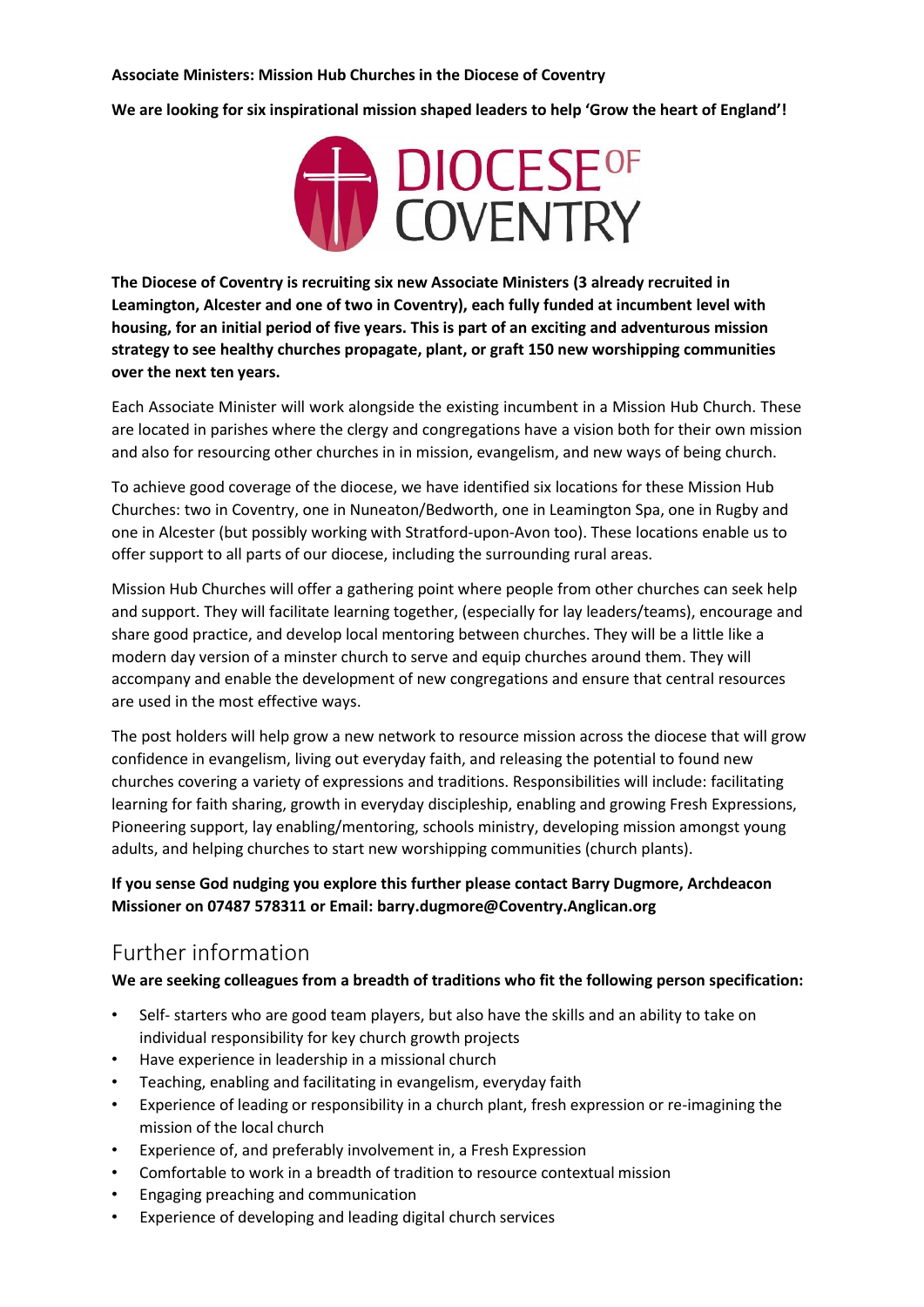

## St Andrew's, Rugby

St Andrew's enjoys a wonderful location in Rugby's town centre. Called to be 'at the heart of things', we seek not just to serve our community and respond to its needs, but to learn from it in all its growing diversity.

St Andrew's is the town's oldest building and is treasured by people of all faiths and none. A 'sevenday church', the building is open daily for worship and its café, run by volunteers and students from a local Special School, is a popular meeting place. A wide range of church and community groups – creative writing, gospel fellowship, book club, parents and toddlers, Repair Café, Sustainable Saturday market, Green Christian Forum (among many) – meet in the building, which is the focal point of our close involvement in Rugby's regular festivals and civic events.

The Eucharist is central to our worship: we value the ordered shape of the liturgy as place to explore God's call to grow in faith, hope and love. Children and young people are at the heart of our church life, as we learn more of the ways in which Godly Play and Muddy Church enable people of all ages to flourish spiritually. Our strong choral and musical tradition serves our worship and bears fruit in our Community Choir, Junior Choir and weekly lunchtime concert series. The collaborative partnership of laity and clergy – in both cases paid and voluntary – shapes and enables all aspects of our mission and ministry.

Being one of the first parishes in the country to receive an Eco-Church Gold Award, we are on a journey to a fully sustainable relationship with creation. This is focussed in the newly-developed church garden which, as well as being a popular place of peace and rest, is also a model of good ecological practice.

St Andrew's is a key member of 'Rugby Revive', a vibrant ecumenical grouping of churches across Rugby that eats, prays and serves together in a range of initiatives including a food bank, Street Pastors and a day centre for the homeless.

Rugby is a rapidly growing town, well-connected to national and regional transport networks. St Andrew's serves a diverse parish with areas of both considerable deprivation and affluence, set in a Deanery with a fascinating blend of the rural and the urban. As a parish church we are rooted in our community: knowing that God is in the midst of us and we are called by his name (Jeremiah 14:9), we believe our vocation is to listen to, serve and love God and our community in equal measure.

**As we grow as a Mission Hub, we look forward to our new Associate Vicar leading on developing new worshipping communities. This will include growing our existing connections here at St Andrew's, plus learning from and strengthening other churches, chaplaincies and Fresh Expressions across the diocese as we seek to join in with God in making new disciples.**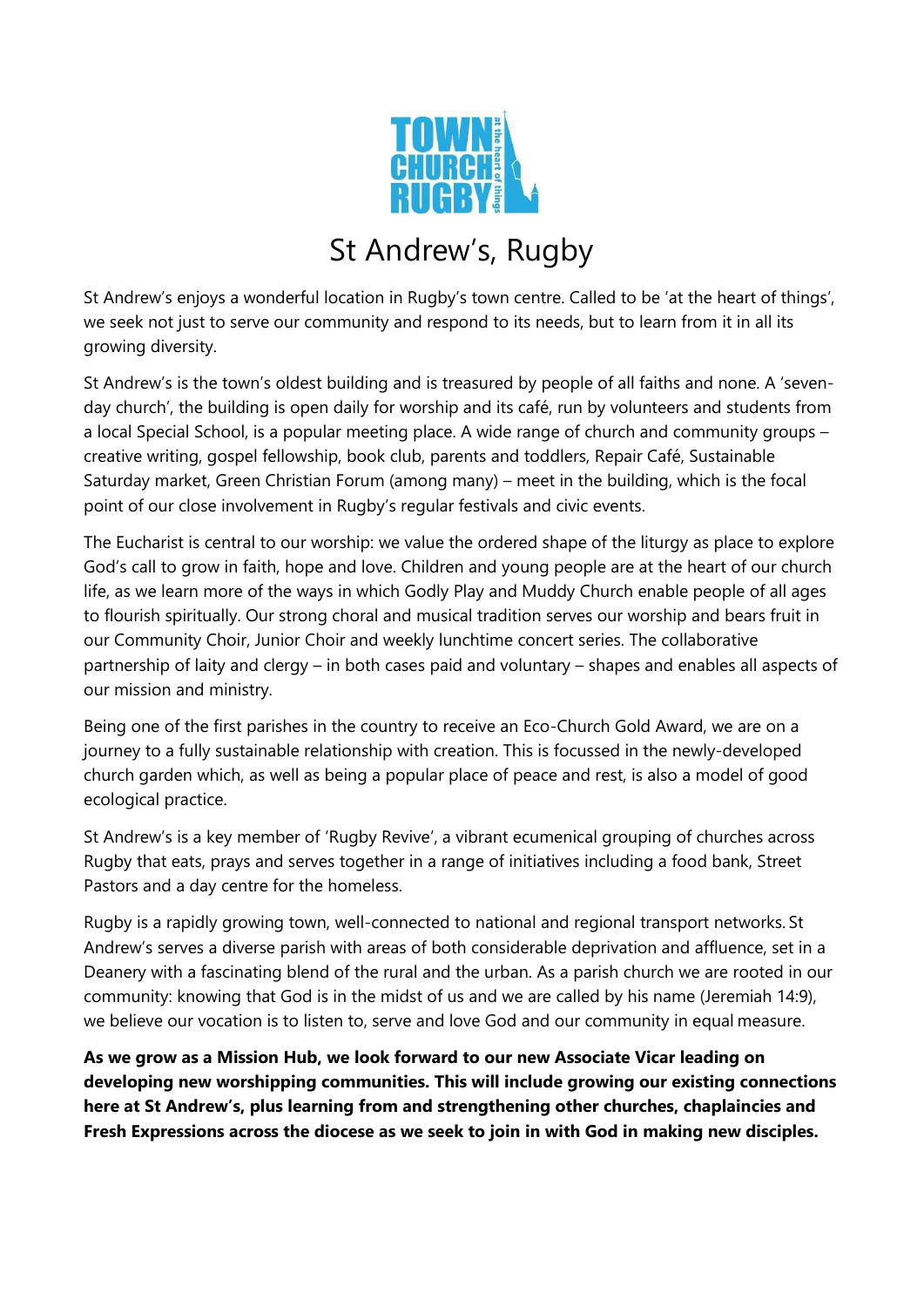

#### **Bedworth Parish**

Bedworth is a town located 5 miles north of Coventry. The town has a population of 32000 and the parish covers the town. There are two churches in the parish. The larger church in the town centre is All Saints, and a smaller church, St. Andrew's. All Saint's is a lively growing church with a variety of ages meeting across three Sunday congregations. St. Andrew's is a small church mainly comprising of an elderly congregation with a range of new projects underway to enable it to grow and become part of the community again.

Our vision is that over the next 10 years every person in Bedworth has the opportunity to have the good news of Jesus presented & demonstrated to them. This will include opportunities to experience Jesus & to join a disciple making community worshipping in an appropriate way near where they live. We want to do this by planting churches and missional communities across our parish. These expressions of church will enable us to connect much more effectively with our large and diverse town. Our heart is to see the wildfires of faith and hope burst out all over our parish with many people coming to know Christ.

**We have been fortunate to secure funding for both an Associate Vicar and a church planting team (including a new planting curate) to help enable us to achieve this vision. So, we are looking for an Associate Vicar that can work within the predominantly evangelical charismatic theology of the parish, who enjoys motivating a large team to plant & grow new worshipping communities & who lives life to the full!**

We feel as a parish we are being called to bless and serve wider than our parish. There are three key strands to how we wish to do this.

- We are grateful for our large ministry team which also serves neighbouring parishes covering vacancies/holidays. We hope to expand this further to support church regeneration/planting opportunities across our Deanery, initially through a Church Planting Curate plus team going to regenerate a struggling church.
- We have a strong focus on worship as a parish, with a full time Worship Pastor, Worship Interns and a number of key volunteers. We are planning to launch a Worship Academy to equip and support musical worship of all types across the diocese, particularly rural churches and those with limited resources.
- Our third strand is Growing Faith, which is a Church of England initiative which promotes a partnership between the three communities of church, school and household to enable the discovery, exploration and growth in the Christian faith. We are heavily involved in a trailblazing pilot and we wish to disseminate and encourage our learning across the Diocese.

As Area Dean, the Team Rector has a good oversight of the needs of the wider deanery and the opportunities for growing new worshipping communities. We have a young and lively staff team. The team includes an Administrator, Worship Pastor, Families Worker, Team Vicar, Interns, Social Isolation Project Worker and Curate. Alongside these paid roles there are a large team of volunteers serving in many different roles to make the parish run smoothly and to share Jesus.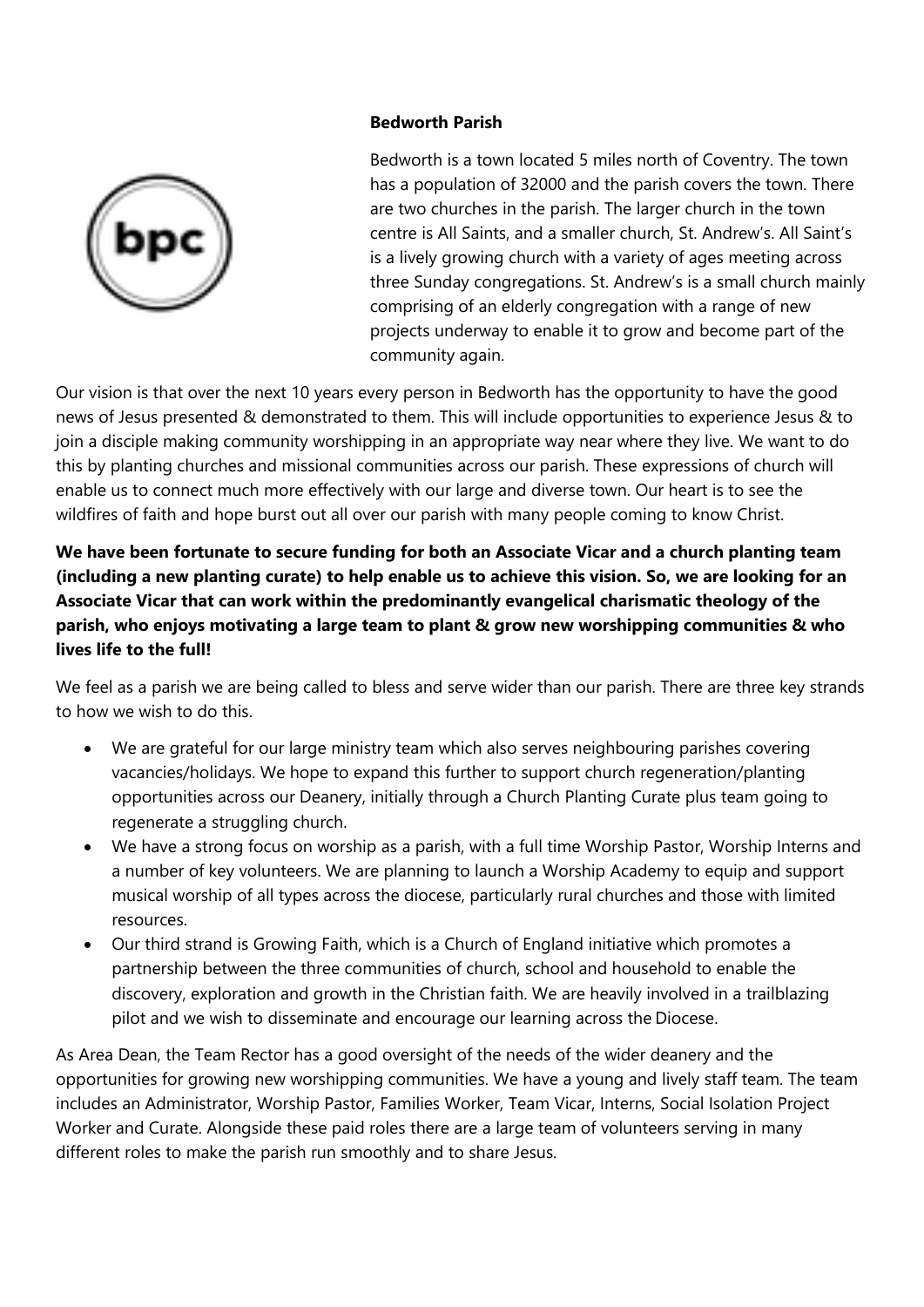# **Associate Minister**





#### **Context**

We are a one Church, The Bridge, with three bases (one embryonic). Ourstructural vision is multiplication of Small Groups, Missional Communities and Church Bases. We are part of Kairos Connexion network with strong links to The Order of Mission.

One base is in a village and is embryonic. Another is a plant sent out to our next door deprived parish (St Stephen's Canley) three years ago with a curate leading, 60ish people with a large fringe and lots going on.

#### **The Church**

Routed in Kairos Connexion, we are an evangelical and charismatic church. St John's Westwood has been the sending church for many years, but is now a base of the Bridge and is coming to terms with that newidentity.

The church is growing but has a high turnover, this is sometimes a place you move through rather than settle in. The church's age demographic is diverse with young families choosing to settle here. We are beginning a new season of family discipleship as a result of the pandemic. Pre-pandemic we averaged 150 per Sunday, but we were in a dry spell with students which we hope has ended with a new vision and energy being invested. We relaunched this year with a new culture for creating space for students to invite their friends into thecommunity.

#### **Vision and Values**

Our new proposition statement is: Make A Difference Everyday (MADE). This is an outworking of our vision.

The vision is to create structures which can cope with a God of overflow (2 Kings 4:1-7), where everything we do is scalable and multipliable so that God can continue his work unhindered.

Our values:

- Listen and Do
- Explain and Know
- Amplify Good News
- Rethink and Pioneer
- Nurture and Serve



#### **Location**

Warwick University is half of the parish and wealthy suburbs make up the rest. Parts of the parish are very university focused housing lecturers and students but others are increasingly places for newly affluent people from migrant backgrounds. There is new housing being built in the parish and this gives us a dual focus of mission to the parish and to the university. Our church community comes from beyond the parish.